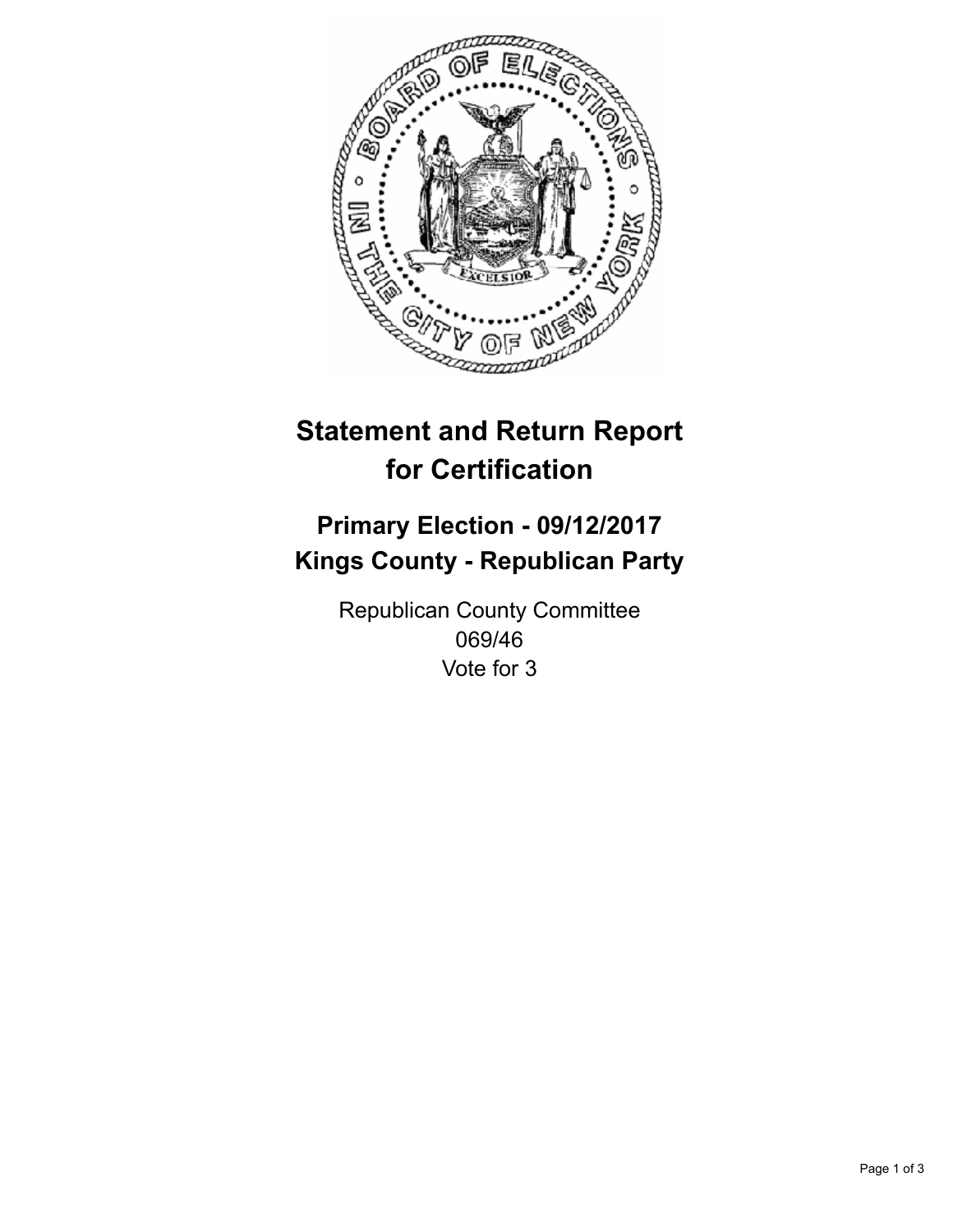

## **Assembly District 46**

| <b>PUBLIC COUNTER</b>                                    | 75  |
|----------------------------------------------------------|-----|
| <b>MANUALLY COUNTED EMERGENCY</b>                        | 0   |
| ABSENTEE / MILITARY                                      | 5   |
| AFFIDAVIT                                                | 0   |
| <b>Total Ballots</b>                                     | 80  |
| Less - Inapplicable Federal/Special Presidential Ballots | 0   |
| <b>Total Applicable Ballots</b>                          | 80  |
| ANNA NICEFORO                                            | 14  |
| <b>BARBARA CIRRUZZO</b>                                  | 14  |
| <b>VINCENT MOSCARELLA</b>                                | 30  |
| <b>FRANK ESPOSITO</b>                                    | 46  |
| <b>SUSAN ESPOSITO</b>                                    | 16  |
| JEFFREY M. DIMEGLIO                                      | 23  |
| <b>Total Votes</b>                                       | 143 |
| Unrecorded                                               | 97  |